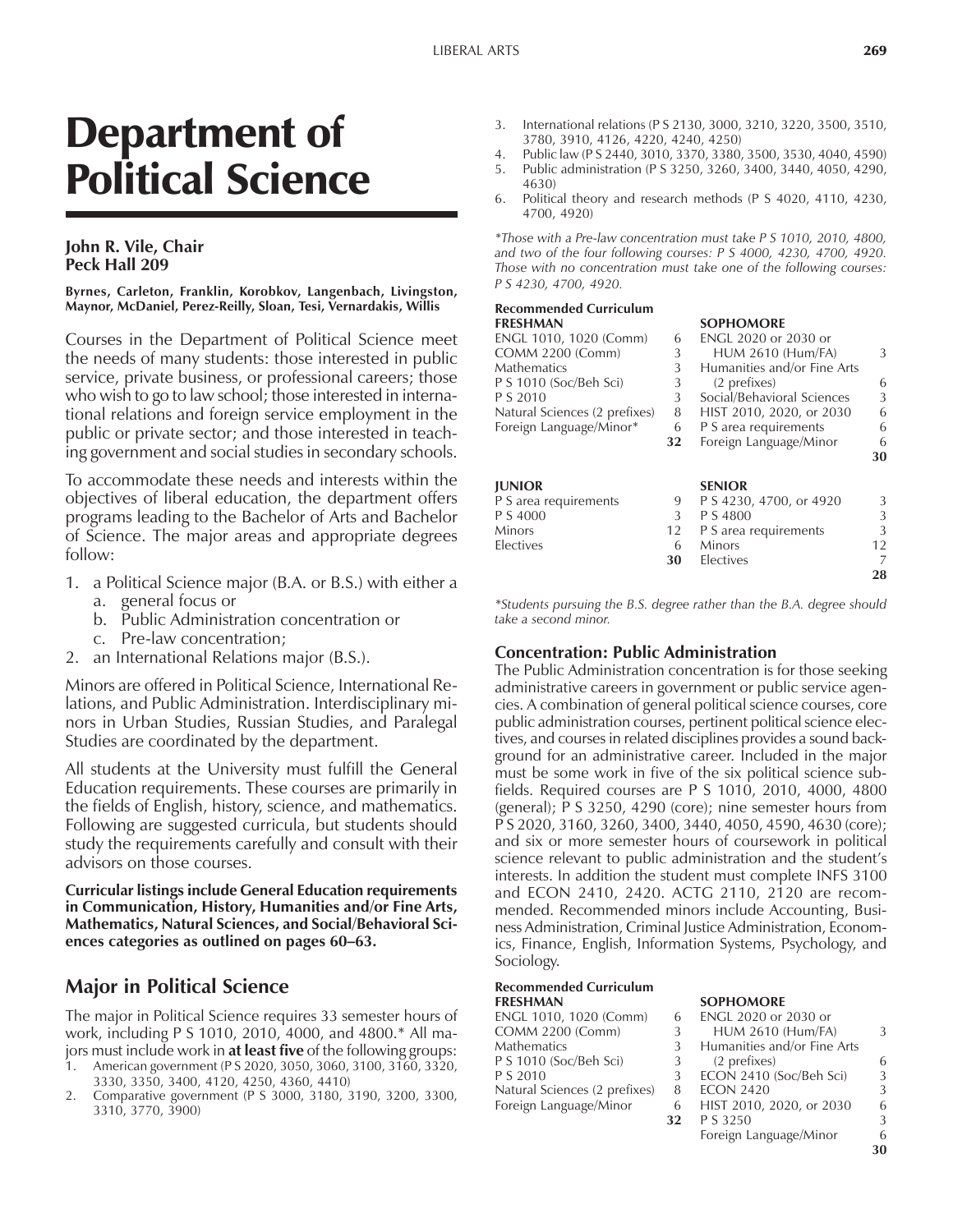| <b>JUNIOR</b>          |    | <b>SENIOR</b> |    |
|------------------------|----|---------------|----|
| <b>INFS 3100</b>       |    | P S 4800      | 3  |
| P S 4000               |    | P S 4290      | 3  |
| P S designated courses |    | P S           | 9  |
| <b>Minors</b>          | 12 | <b>Minors</b> | 12 |
| ACTG 2110, 2120        |    | Elective      | 1  |
|                        | 30 |               | 28 |

#### **Concentration: Pre-law**

The Pre-law concentration is designed for the student who plans to attend law school. A combination of core political science courses and courses in related disciplines has been found to provide a sound background for law school. Some law schools will not accept any professional or technical courses as part of their minimum requirement. It is essential that the student consult with his or her advisor in instances where such courses will be taken. In addition to meeting the basic requirements for the Political Science major, the Prelaw student must enroll in ECON 2410 (or 2420); PHIL 2110; COMM 3210 (or 2200); and P S 3530 (or ENGL 3500); ACTG 3000 or BLAW 3400; and one upper-division P S law class.

| <b>Recommended Curriculum</b> |    |                             |                |
|-------------------------------|----|-----------------------------|----------------|
| <b>FRESHMAN</b>               |    | <b>SOPHOMORE</b>            |                |
| ENGL 1010, 1020 (Comm)        | 6  | ENGL 2020 or 2030 or        |                |
| <b>COMM 2200 (Comm)</b>       | 3  | <b>HUM 2610 (Hum/FA)</b>    | 3              |
| <b>Mathematics</b>            | 3  | Humanities and/or Fine Arts |                |
| P S 1010 (Soc/Beh Sci)        | 3  | (2 prefixes)                | 6              |
| P S 2010                      | 3  | ECON 2410 (Soc/Beh Sci) or  |                |
| Natural Sciences (2 prefixes) | 8  | <b>ECON 2420</b>            | 3              |
| Foreign Language/Minor        | 6  | HIST 2010, 2020, or 2030    | 6              |
|                               | 32 | P S 2440                    | 3              |
|                               |    | <b>PHIL 2110</b>            | 3              |
|                               |    | Foreign Language/Minor      | 6              |
|                               |    |                             | 30             |
| <b>JUNIOR</b>                 |    | <b>SENIOR</b>               |                |
| P S 3370, 3380                | 6  | P S Political Theory        | 6              |
| ENGL 3500 or P S 3530         | 3  | P S cognate course          | 3              |
| ACTG 3000 or BLAW 3400        | 3  | <b>Minors</b>               | 12             |
| P S 4800                      | 3  | P S area requirement        | 3              |
| <b>Minors</b>                 | 12 | Electives                   | $\overline{4}$ |
| P S area requirement          | 3  |                             | 28             |
|                               | 30 |                             |                |

#### **Minor in Political Science**

The minor in Political Science requires 18 semester hours of work, including P S 1010 and 2010.

#### **Minor in Public Administration**

The minor in Public Administration requires 18 semester hours of work: P S 2010, 3250, and 12 semester hours to be selected from P S 2020, 3160, 3260, 3400, 3440, 4050, 4120, 4290, 4590, 4630.

## **Major in International Relations**

The major in International Relations requires 33 semester hours of work including P S 1010, 2010, 3210, 3220, and 4240. All majors must choose two courses from each of the following subfields:

1. International Relations (P S 3000, 3500, 3510, 3910, 4126, 4220, and 4250)

- 2. Comparative Government (P S 3180, 3200, 3190, 3300, 3310, 3770, 3780, 3790, and 3900)
- 3. The remaining six hours may be drawn from any of the courses listed above or from P S 4000, 4200, 4230, 4800, and 4920.
- Substitutions may be made with the advisor's consent.

It is preferable that minors and electives be in foreign languages, humanities, or social science offerings that significantly contribute to an understanding of economic, geographical, historical, and cultural factors in international relations or in areas that provide students with substantive skills related to a professional environment such as business and computer science. Recommended related courses in social science are ANTH 2010; ECON 2140, 4440, 4470; GEOG 3420, 3430, 3460, 4330, 4500; HIST 3150, 4530, 4330, 4340; SOC 4510, 4520. Interdisciplinary minors with a crosscultural or area studies emphasis are also recommended.

| <b>Recommended Curriculum</b> |    |                             |    |
|-------------------------------|----|-----------------------------|----|
| <b>FRESHMAN</b>               |    | <b>SOPHOMORE</b>            |    |
| ENGL 1010, 1020 (Comm)        | 6  | ENGL 2020 or 2030 or        |    |
| <b>COMM 2200 (Comm)</b>       | 3  | <b>HUM 2610 (Hum/FA)</b>    | 3  |
| <b>Mathematics</b>            | 3  | Humanities and/or Fine Arts |    |
| P S 1010 (Soc/Beh Sci)        | 3  | (2 prefixes)                | 6  |
| P S 2010                      | 3  | Social/Behavioral Sciences  | 3  |
| Natural Sciences (2 prefixes) | 8  | HIST 2010, 2020, or 2030    | 6  |
| Minor                         | 6  | P S 3210, 3220              | 6  |
|                               | 32 | Minor                       | 6  |
|                               |    |                             | 30 |
| <b>JUNIOR</b>                 |    | <b>SENIOR</b>               |    |
| P S subfields (IR/Comp)       | 6  | P S 4240                    | 3  |
| P S designated course         | 3  | P S subfields (IR/Comp)     | 6  |
| Minor                         | 12 | Minor                       | 12 |
| Electives                     | 9  | P S designated course       | 3  |
|                               | 30 | Electives                   | 4  |
|                               |    |                             | 28 |

#### **Minor in International Relations**

The minor in International Relations requires 18 semester hours from P S 1010, 2010, 3000, 3180, 3190, 3210, 3220, 3300, 3310, 3500, 3510, 3770, 3780, 3790, 3900, 3910, 4126, 4200, 4220, 4240, 4920. P S 1010, 2010, and 3210 are mandatory.

## **Major or Minor in Political Science with Teacher Licensure**

Students who want to teach government in high school should minor in Secondary Education; complete 12 hours of history (may include General Education requirements); minor in History (highly recommended), Economics, or Geography; and take 33 hours in political science. These should include the political science core curriculum (P S 1010, 2010, 4000, 4800, and either P S 4230, 4700, or 4920), either P S 3210 or 4220 (International Relations), and 18 elective hours with at least one course in three of four specified areas—American Government, Public Law, Public Administration, and Comparative Government. Students must also complete additional teacher licensure requirements including COMM 2200 and either HIST 1010, 1020, 1110, or 1120.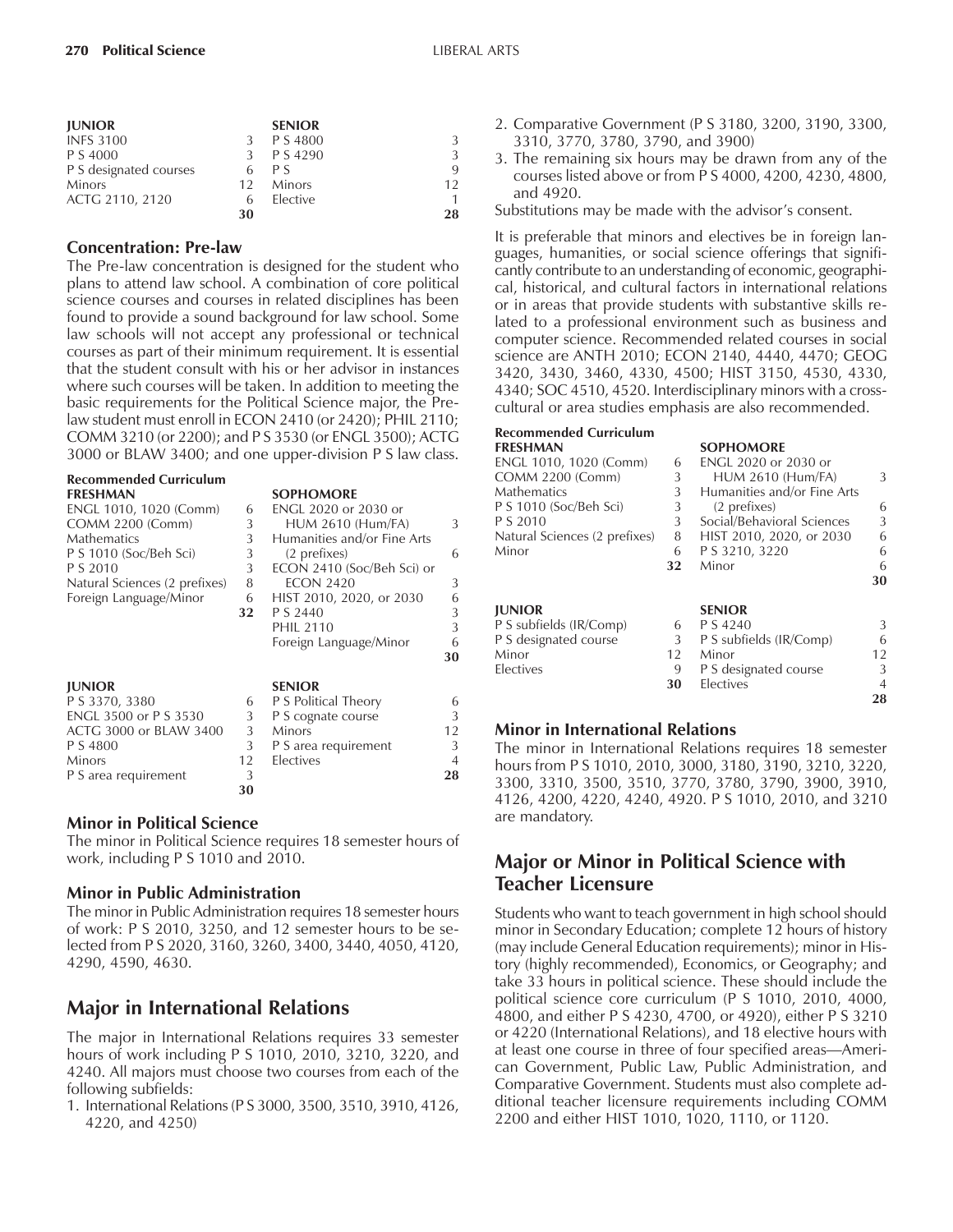Students with teacher licensure in History, Geography, and Economics who are seeking an add-on endorsement in Government must take P S 1010, 2010, 2440, 3210 or 3300, 2020 or 4120, and an upper-division class in political theory for a total of 18 hours. Students without licensure in History, Geography, and Economics who are seeking an add-on endorsement in Government must take the classes above plus 3 additional hours of political science (a total of 21 hours).

*NOTE: The Secondary Education minor has been revised. Please see page 193 and contact the Educational Leadership Department for information.*

## **Interdisciplinary Minors**

Interdisciplinary minors are open to all students in the University. The Department of Political Science coordinates the interdisciplinary minors in Urban Studies, Paralegal Studies, and Russian Studies. See Interdisciplinary Minors beginning on page 76.

## **Courses in Political Science [P S]**

C*ourses marked with an \* are offered only in alternate years.*

- **1010 Foundations of Government.** Three credits. **Meets part of the General Education Social/Behavioral Sciences requirement.** Comparative theories and institutions of government. Law, constitutions, power, political socialization, ideologies, and the media.
- **2010 American Government and Politics.** Three credits. Constitutional principles, functions, and administration of American federal government; Congress, the Presidency, and the Supreme Court. **A General Education Social/Behavioral Sciences course.**
- 2020 State and Local Government. Three credits. Prerequisite: P S 2010. Politics and administration at the state and local level. Legislative, judicial, and administrative structures and processes; major issues and problems.
- **2100 Legal Courtroom Procedure.** One credit. For students interested in developing trial advocacy skills; practical course offering preparation for mock trial competition. May be repeated for up to four hours credit. Pass/Fail.
- **2105 Introduction to Latin American Studies.** Three credits. (Same as SPAN 2105, SOC 2105, ART 2105, ANTH 2105, GEOG 2105.) A multidisciplinary, team-taught introduction to Latin America. Covers the cultures and societies of the region: prehistory, history, geography, politics, art, languages, and literatures. Required course for all Latin American Studies minors.
- 2120 Mediation Procedure. One credit. Prerequisite: P S 2440 or permission of department chair. For students interested in developing skills as mediators and advocates in mediation settings. Practical application of theories, methods, and ethical components of mediation. Participation in intercollegiate mediation competition. May be repeated for up to four hours of credit. Pass/Fail.
- **2130 Model United Nations/Crisis Simulation.** One credit. For students interested in developing skills in negotiation and conflict resolution involving international issues. A practical application of negotiating skills, policy process, and understanding of inter-

national conflicts and problems through participation in intercollegiate MUN/crisis simulation competition. Course may be repeated for up to 4 hours of credit.

- **2440 Law and the Legal System.** Three credits. Prerequisite: P S 2010. A general introduction to American law and the American legal system; focus on the case system.
- **3000 The Political Status of Women in the World.** Three credits. Prerequisite: P S 1010 or 2010 or WMST 2100. Considers both developed and developing countries. Emphasizes ferment and change in the twentieth century in terms of emergent concepts of equality; highlights effects of religion, economy, culture, and psychological behavior on the politics of male-female relationships.
- **3010 Women and the Law.** Three credits. Prerequisite: P S 1010 or 2010 or permission of the department chair. Analysis of the legal treatment of women in the home, school, and workplace. Examines development of law, relationship of law to political movements, and current state of law and legal theory on women's rights and gender equality.
- **3050 The U.S. Presidency.** Three credits. Prerequisite: P S 1010 or permission of instructor. A comprehensive analysis of the presidency; includes origins of the presidency, political power, the nature of the institutionalized presidency, campaigns and elections, and a careful look at selected presidents.
- **3060 The U.S. Congress.** Three credits. Prerequisite: P S 2010. An analysis of the United States Congress; its origins, political power, the nature of the institutionalized Congress, campaigns, and elections.
- **3100 Politics and Film.** Three credits. Prerequisite: P S 1010 or 2010 or permission of instructor. Analysis of political ideas as expressed in motion pictures. Topics include leadership, political biographies, campaigns and elections, ideology, and war.
- **3160 American Public Policy.** Three credits. Prerequisite: P S 1010 or 2010. Examines the public policy-making process in the United States, the stages of policy development and the problems inherent in policy making. At least one substantive policy area examined in depth; examples: health care, environmental, welfare, agricultural, poverty, or budgetary policies.
- **3180 African Politics.** Three credits. (Same as AAS 3180.) Prerequisite: P S 1010. Comparative study of the political systems, modernization efforts, and development problems of countries with different traditions or colonial pasts, selected from the continent of Africa.
- **3190 Middle East Politics.** Three credits. Prerequisite: P S 1010. Emphasis on the Palestinian question, the Arab-Israeli wars, the role of the United Nations; conflicts between and among the Arab nations; the various peace initiatives that have been proposed.
- **3200 British Government and Films.** Three credits. Prerequisite: P S 1010 or 2010 or permission of instructor. The evolution of parliamentary government in the United Kingdom and its current distinctive characteristics, processes, and functions in contrast to other parliamentary regimes.
- **3210 International Relations.** Three credits. Prerequisite: P S 1010. The state system and national power, balance of power, balance of terror, game theory, psychological aspects of international conflict, decision making, diplomacy and negotiation, war, disarmament, and collective security.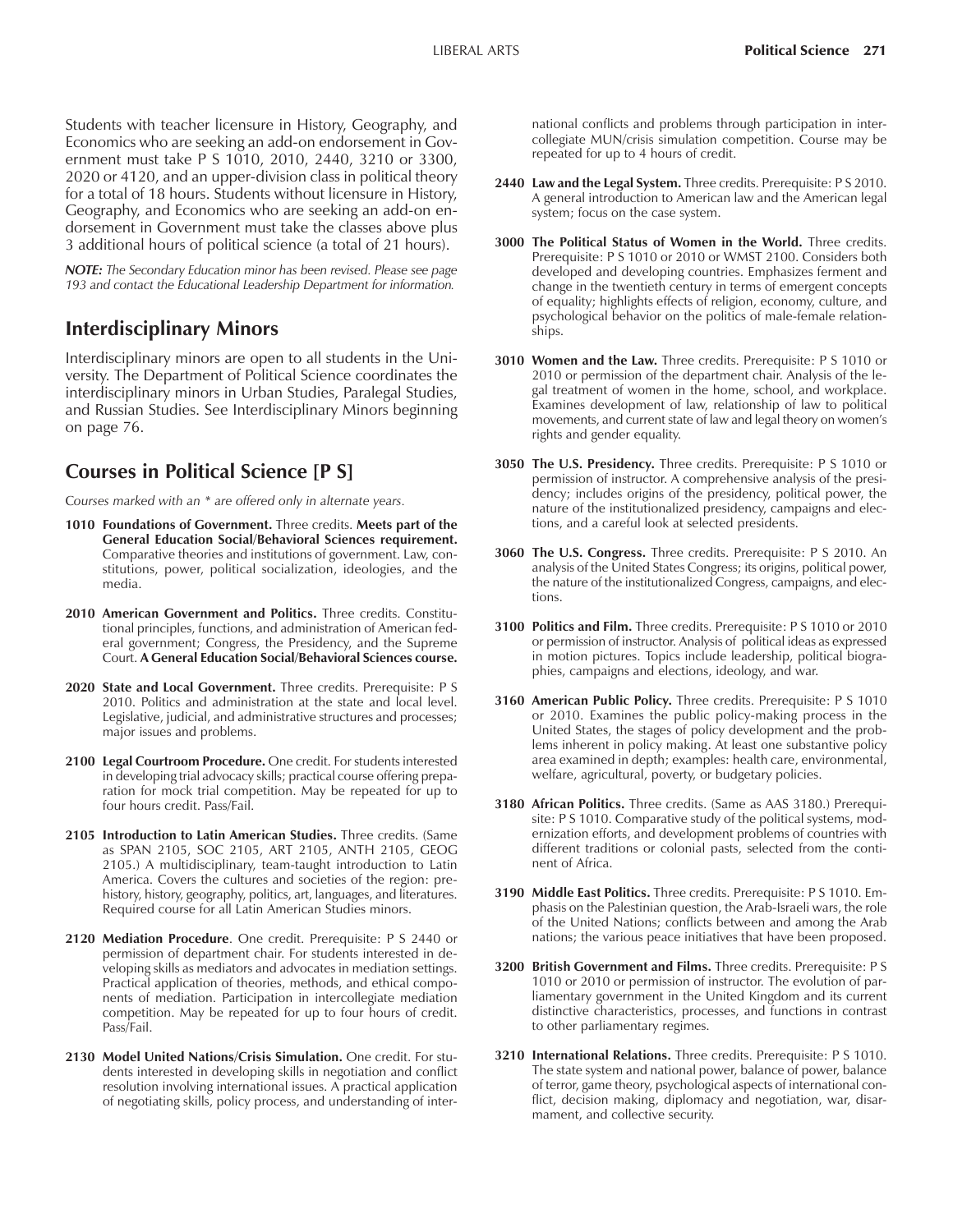- **3220 International and Comparative Politics in Theory and Practice**. Three credits. Prerequisites: P S 1010 and 3210. A reading and discussion seminar; theoretical approaches to studying international relations and comparative politics. Offers preparation for upper-division international relations and comparative politics courses; helps in choice of career goals.
- **3250 Public Administration.** Three credits. Prerequisite: P S 1010 or 2010. Fundamentals of public management—organization theory, leadership, policy making, planning, budgeting, personnel, administrative law, bureaucratic behavior.
- **3260 Applied Public Administration.** Three credits. Prerequisite: P S 3250 or permission of instructor. Emphasizes selected issues, agencies, and problems. Normally entails the application of administrative concepts to administrative problems and learning by doing.
- **3300 Comparative European Governments.** Three credits. Prerequisite: P S 1010. Comparative analysis of the governmental forms and practices of England, France, Germany, the European community, and others.
- **3310 Comparative Asian Governments.** Three credits. Prerequisite: P S 1010. Comparative analysis of the governmental forms and practices of China, Japan, and India.
- **3320 Public Opinion.** Three credits. Prerequisite: P S 1010 or 2010. The nature of public opinion and its role in the political and social process. How opinion is shaped, created, and measured.
- **3330 Political Parties.** Three credits. Prerequisite: P S 1010 or 2010. The nature of democracy, politics, and political parties; party organization and role in government; campaigning; primaries, conventions, general elections; the Electoral College; voting behavior and pressure groups.
- **3340 Political Campaign Management**. Three credits. Prerequisite: P S 1010 or 2010 or permission of instructor. An analysis of applied politics; how to plan and manage a modern political campaign. Readings, discussions, and hands-on projects; students will learn the strategies, tactics, and varied techniques of political campaigning.
- **3350 Interest Groups and Social Change.** Three credits. Prerequisite: Upper-level standing required. Examines role of interest groups in American politics and the policy-making process, including the role of lobbyists, money, and politics, and case studies of several specific interest groups.
- **3370, 3380 American Constitutional Law.** Three credits. Prerequisite: P S 2010; P S 2440 recommended. The Supreme Court as a policy-making body in the governmental system. Emphasis on case studies in major areas of conflict including federalism, civil liberties, criminal procedure, and economic regulation.
- **3400 Municipal Government.** Three credits. Prerequisite: P S 1010 or 2010. Powers, functions, and politics of municipal governments from the standpoint of city management. Attention is given to problems related to the execution of municipal policy.\*
- **3420 African American Politics.** Three credits. Prerequisite: P S 2010 or permission of instructor. The unique history, content, and form of African American political participation; examines the nature of consequences of African American influence within, or exclusion from, the workings of various American political institutions; the nature and types of issues that influence contemporary discussions in American and African American politics related to the socioeconomic conditions of African Americans.

Students who have taken P S 4390 Special Topics (Black Politics in America) may not take P S 3420 for credit.

- **3440 Governmental Budgeting and Finance Administration.** Three credits. Prerequisite: P S 1010 or 2010; P S 3250 recommended. Analysis of the legal and social nature of government budgets emphasizing the procedures and administrative methods of fiscal control. Budget documents at state and local levels.\*
- **3490 Alternative Dispute Resolution.** Three credits. Prerequisite: P S 2440 or permission of the department chair. Theory, methods, and ethical components of alternative dispute resolution (ADR); emphasis on various forms of mediation, but including other ADR formats such as arbitration, negotiation, and summary jury trial.
- **3500 International Law.** Three credits. Prerequisite: P S 1010 or 2010. General principles of modern international law taught by the case study method in a seminar format encouraging debate and discussion. Issues concerning the development of international law and human rights will be studied.
- **3510 International Political Economy.** Three credits. Prerequisites: P S 1010 and 3210 or permission of instructor. The relation between politics and economics in international affairs and its implications for global peace, security, ecology, and social welfare.
- **3530 Legal Writing and Research.** Three credits. Prerequisite: Junior status. A specialized composition course for the student planning to attend law school or paralegal school or to become a legal secretary. Practice in legal research, documentation, and a variety of legal problems.
- **3770 The Former Soviet Union.** Three credits. Prerequisite: P S 1010. In-depth study of the development, nature, and future of the nations of the former Soviet Union.
- **3780 Study Abroad.** Three or six credits. Prerequisite: P S 1010 or permission of instructor. Supervised study in a foreign country; familiarizes students with foreign cultures and political systems. Three to six hour classes may be repeated once if country of destination varies. No more than 6 hours may count toward a political science major. Pass/Fail.
- **3790 Eastern European Politics.** Three credits. Prerequisite: P S 1010. Comparative study of Eastern Europe states and societies. Emphasis on post-Communist transition, democratization, and interethnic relations.
- **3900 Latin American Politics.** Three credits. Prerequisite: P S 1010. Emphasis on the comparative analysis of structures, functions, and aspects of Latin American political cultures and systems.
- **3910 International Organization.** Three credits. Prerequisite: P S 1010; P S 3210 recommended. Development and prospects of the United Nations Organization and its major approaches to peace-pacific settlement, collective security, international law, arms control, trusteeship, preventive diplomacy, international conferences, functionalism.\*
- **4000 Quantitative Methods of Research.** Three credits. Prerequisite: 9 hours of political science. Fundamentals of quantitative methods in empirical research problems in the social sciences.
- **4020 Political Science Laboratory.** Three credits. Prerequisite: P S 4000 or permission of instructor. Studies of a research, statistical, data processing, or simulation nature as related to political and social questions.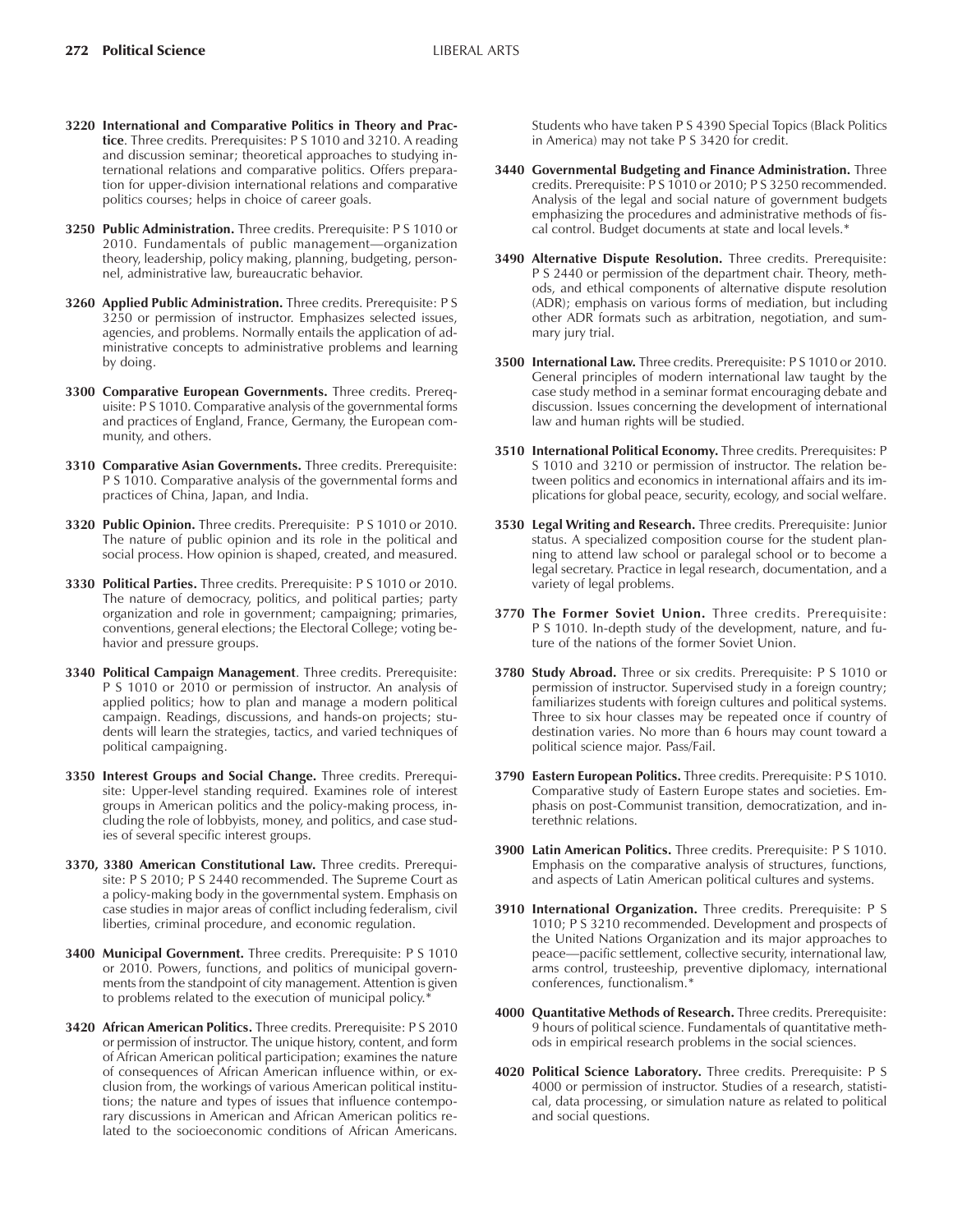- **4040 Pre-Law Internship.** Three credits. Prerequisites: Senior standing, competitive selection, P S 2440, or by permission of instructor. Familiarizes pre-law students with general law office procedures and an active law environment.
- **4050 Introduction to City and Regional Planning.** Three credits. Prerequisite: P S 1010 or 2010; P S 2020 recommended. Analysis of the basis of particular forms in urban settlements and regions; introduction to planning history, theory, methods, processes, and current trends.
- **4110 Quantitative Methods of Research.** Three credits. Prerequisite: P S 4000. Intermediate quantitative methods.
- **4120 Tennessee Government.** Three credits. Prerequisite: P S 2010; P S 2020 recommended. Structure, functions, and processes of Tennessee's governmental and political institutions. Policy issues studied.
- **4126 Contemporary Issues in World Affairs.** Three credits. Prerequisite: P S 1010; P S 3210 recommended or permission of instructor. Issue oriented; explores and analyzes the leading issues facing the international community and actions that various actors in world politics have employed to deal with the issues and with what results.
- **4200 Problems in Government.** Three credits. Prerequisites: P S 1010 or 2010 and at least 12 hours of P S classes. Work done under the close direction of a professor on a tutorial basis. Student expected to present a sound proposal for departmental consideration and acceptance before enrolling in this course.
- **4220 World Politics.** Three credits. Prerequisite: P S 1010; 3210 recommended. Experiencing contemporary international politics through the medium of simulation. Particular focus areas include the U.S., F.S.U., Peopleís Republic of China, the Middle East, South Asia, and Southern Africa.
- **4230 Classical Political Theory.** Three credits. Prerequisite: P S 1010 or 2010. Western political theory from the ancient Greeks through the medieval Christians. Includes Sophocles, Aristophanes, Plato, Aristotle, stoicism, skepticism, Lucretius, Augustine, Thomas Aquinas, Thomas More.
- **4240 American Foreign Policy.** Three credits. Prerequisite: P S 1010 or 2010; P S 3210 recommended. Foreign policies in the nuclear age from Kennan and Containment to the present with particular emphasis on contemporary problems and policies.
- **4250 U.S. National Security Policy.** Three credits. Prerequisite: P S 1010 or 2010; P S 3210 recommended. The concept of national security, nature of the U.S. security experience, decisionmaking process, policy-making process, threats to security, and analysis of specific policy areas such as military and strategic doctrines, force postures, arms control, and budgetary decisions.
- **4270 Political Campaign Internship**. One to six credits. Prerequisites: Sophomore standing, P S 2010, and a 2.50 minimum GPA. Students work for a political campaign as an employee under the joint administration of the campaign and the department. Only six hours may count toward a political science major and three hours toward a political science minor. Arrangement for this course must be made in advance. Pass/Fail.
- **4280 The Washington Experience.** Twelve credits. A cooperative program with the Washington Center that provides for student service with a governmental office in Washington, D.C., on a full-

time basis during the fall or spring semester. On-the-job training will be supplemented with lectures and other activities. Students selected on a competitive basis. Only six hours count toward a Political Science major.

- **4290 Public Service Internship.** Three to twelve credits. Prerequisites: Junior standing and 2.50 minimum GPA. Student assigned to a public service agency as an employee under the joint administration of the agency and the department. Only six hours may count toward a political science major and three hours toward a political science minor. Arrangement for this course must be made in advance. Pass-Fail course.
- **4360 Legislative Internship.** Twelve credits. A cooperative program with the State of Tennessee that provides for student service with the legislature on a full-time basis during the spring semester. Students selected on a competitive basis. Only six hours may count toward a Political Science major.
- **4390 Special Topics in Political Science.** Three credits. Prerequisite: P S 1010 or 2010 or permission of the instructor. An in-depth study of a special topic significant in contemporary political developments or political science literature. May be taken more than once, as topics change, with up to six credit hours applied to a Political Science major.
- **4410 American Political Economy.** Three credits. Prerequisite: P S 1010 or 2010. Interaction of politics and economics in the United States. Three primary topics: (1) the connection between the American political system and U.S. economic goals and performance; (2) the relationship between the American state and private economic interests in determining American economic and business policies; (3) the politics surrounding the major current economic issues facing America.
- **4590 Administrative Law.** Three credits. Prerequisite: P S 2010; P S 3250 recommended. Procedural aspects, substantive issues, judicial review of the type of law concerned with the powers and procedures of government agencies and the rights of citizens affected by them.
- **4630 Personnel Management.** Three credits. Prerequisite: P S 3250 or permission of instructor. Human resources administration in government agencies. Patterns of position classification, compensation, recruitment, selection, training, performance appraisal, promotion, discipline, separation, collective bargaining.\*
- **4700 American Political Thought.** Three credits. Prerequisite: P S 2010. Major thinkers and movements in American political thought from colonial times to the twentieth century with special emphasis on the thoughts of the framers of the American Constitution and their contemporaries.
- **4800 Senior Seminar.** Three credits. Prerequisites: P S 1010, 2010, and senior standing. A reading and discussion seminar in which each of the seven subdisciplinary areas of political science is looked at to broaden the major's knowledge of the scope and literature of the discipline.
- **4920 Modern Political Theory.** Three credits. Prerequisite: P S 1010 or 2010. Western political theory from the Renaissance to the twentieth century. Includes Machiavelli, Hobbes, Locke, Rousseau, J. S. Mill, Marx and Engels, Kierkegaard, Nietzsche, facism, existentialism, Strauss, Arendt, and contemporary thought.

C*ourses marked with an \* are offered only in alternate years.*